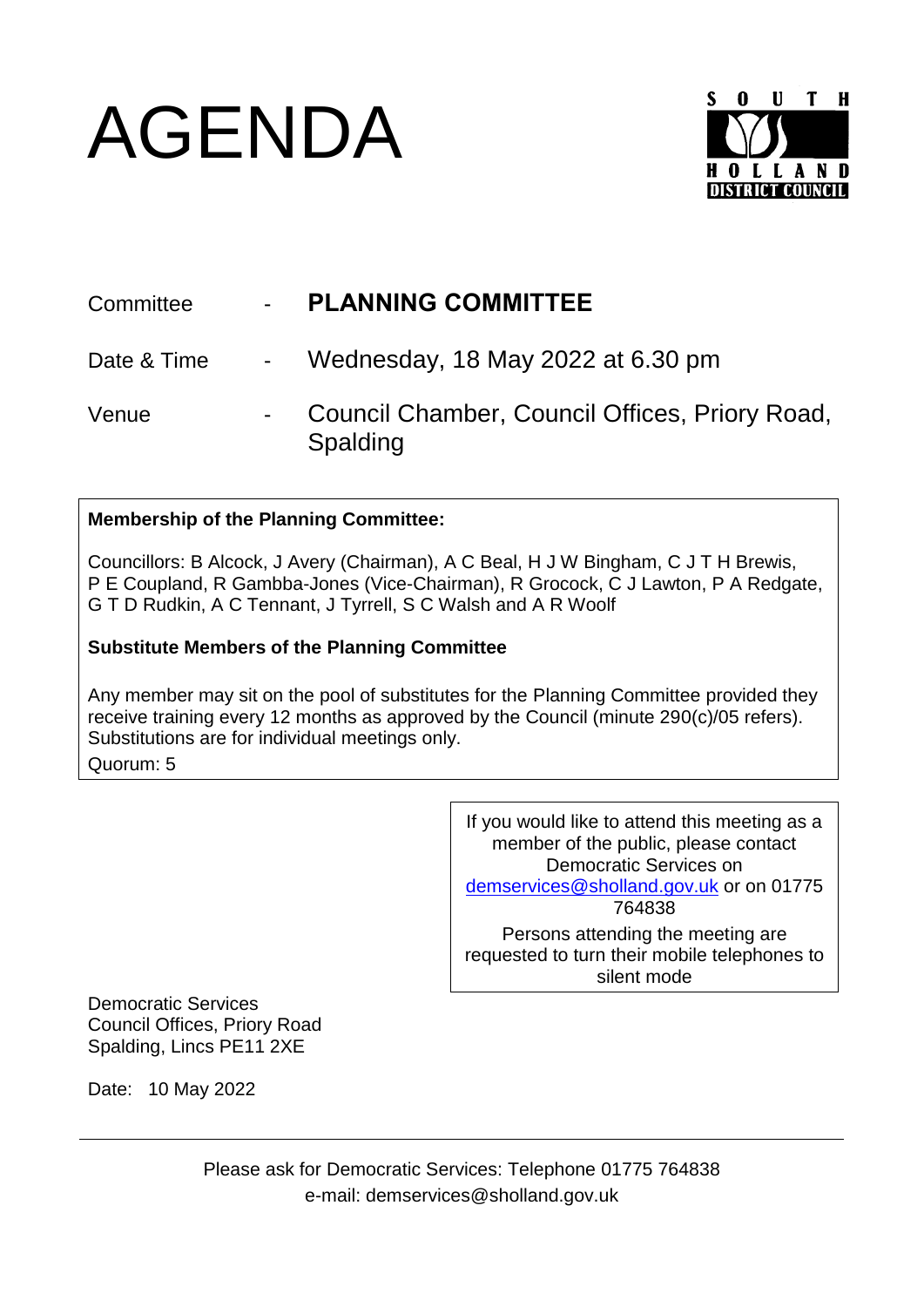## **A G E N D A**

| 1.  | Apologies for absence.                                                                                                                                                                                                                                                                                                                                                             |                           |
|-----|------------------------------------------------------------------------------------------------------------------------------------------------------------------------------------------------------------------------------------------------------------------------------------------------------------------------------------------------------------------------------------|---------------------------|
| 2.  | Minutes -<br>To sign as a correct record the minutes of the meeting held on 9 March<br>2022 (copy enclosed).                                                                                                                                                                                                                                                                       | (Pages<br>$5 - 12$        |
| 3.  | Declaration of Interests. -<br>(Where a Councillor has a Disclosable Pecuniary Interest the Councillor<br>must declare the interest to the meeting and leave the room without<br>participating in any discussion or making a statement on the item,<br>except where a Councillor is permitted to remain as a result of a grant of<br>dispensation.)                                |                           |
| 4.  | Questions asked under the Council's Constitution (Standing Orders).                                                                                                                                                                                                                                                                                                                |                           |
| 5.  | H18-0005-22 - Withdrawn from agenda -<br>Outline application for Residential development of 123 dwellings<br>(including 34 affordable units), site access and associated external<br>works - re-submission of H18-0824-20 at Land Adj, Nightingale Way,<br>Granville Terrace, Withington Street & Chestnut Terrace, Sutton Bridge<br>(report of the Development Manager enclosed). | (Pages<br>$13 - 32$       |
| 6.  | H09-0115-21 -<br>Outline application for Residential Development of up to 185 dwellings<br>at Land off Battlefields Lane South, Holbeach, Spalding (report of the<br>Development Manager enclosed).                                                                                                                                                                                | (Pages<br>$33 - 52$       |
| 7.  | H17-1187-21 -<br>Full application for Residential Development of 48 dwellings with<br>associated garages, roads and sewers at Land off Sunnydale Close,<br>Surfleet, Spalding (report of the Development Manager enclosed).                                                                                                                                                        | (Pages<br>$53 -$<br>(140) |
| 8.  | H09-0180-22 - Withdrawn from agenda -<br>Modified Agreement application for Modification of 106 agreement to<br>omit 8 two bed dwellings – relating to H09-0326-17 and H09-1178-19 at<br>Land off Wignals Gate, Holbeach, Spalding (report of the Development<br>Manager enclosed).                                                                                                | (Pages<br>$141 -$<br>262) |
| 9.  | H16-1062-21 -<br>Full application for Change of use of former sorting office to mixed use<br>comprising retail use on ground floor and 9 flats on upper floors, and<br>external alterations at Former Spalding Delivery Office, The Crescent,<br>Spalding (report of the Development Manager enclosed).                                                                            | (Pages<br>263 -<br>276)   |
| 10. | H16-1131-21 -<br>Full application for Change of use of existing building from dance/fitness<br>studio (class E) to 2 x 1-bed flats and 5x 2-bed flats (class C3) including<br>the formation of a pitched roof to existing single-storey projection at 38<br>Spring Gardens, Spalding (report of the Development Manager<br>enclosed)                                               | (Pages<br>$277 -$<br>290) |